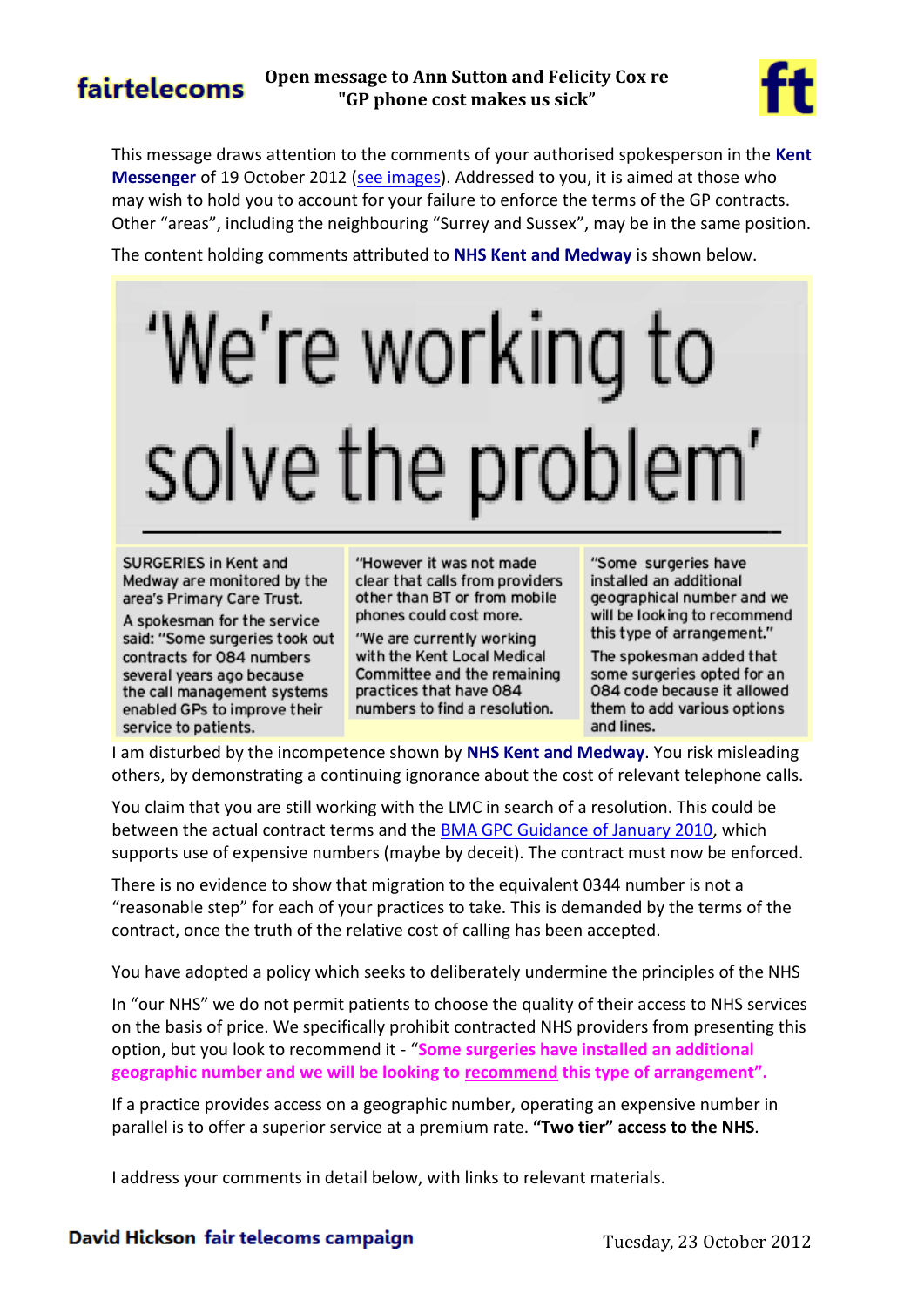



## **Your remarks and my comments**

I quote below attributed remarks, published by the **Kent Messenger**, and comment. I trust that the Editor was seeking to express the opinions of readers by choosing the message: "*GP phone cost makes us sick*".

I provide many useful links, however I must urge you, and others, to confirm the veracity of all my comments, as necessary, from authoritative sources. Please ask me for help or clarification, or challenge me, as appropriate.

I would be delighted to receive a direct response from yourselves, however you are only accountable to those you serve, if to anyone, not to me. It is the people of Kent who need to hear your responses to the points made here.

#### *Index*

- *["… other than BT …"](#page-1-0)*
- *["It was not made clear"](#page-2-0)*
- *"We are currently working [… to find a resolution"](#page-3-0)*
- *["an additional geographic number … we … recommend this type of arrangement"](#page-4-0)*
- $\triangleright$  [My Conclusions](#page-5-0)

Until 1 October 2009, calls to the type g6 0844 numbers in question **invariably cost more** than equivalent calls to geographic numbers. This applied **if the call was made using BT** or any other call service provider. You may have misunderstood what happened in 2009.

Since these price changes (see [BT announcement,](http://www.productsandservices.bt.com/consumer/consumerProducts/pdf/sept_btUpdate_phoneCust.pdf#page=6) see [my comment\)](http://nhspatient.blogspot.co.uk/2009/08/bt-charges-may-vary-from-others.html#0844_091001), the unregulated "penalty charge" for daytime calls to geographic numbers, outside the terms of the chosen Call Plan, has been greater than the regulated cost of an equivalent call to a g6 number. This affects only a small group, who are subject to a perverse effect caused by some legacy regulation of BT remaining in place, whilst other regulation of BT charges has been lifted.

Some have foolishly allowed themselves to be led to believe that this minority group represents the totality of telephone users. Furthermore, some have even been further misled into believing that this perverse situation pertained prior to October 2009.

For the overwhelming majority of BT customers, as well as all those of other providers, the 5p per minute Service Charge and the telephone company's Access Charge has always made calls to these 0844 numbers more expensive than equivalent calls to geographic numbers.

It is disturbing to learn that your officers are *"working to solve the problem"* in continuing ignorance of the reality of the situation. This is especially disturbing when they appear to be claiming to have corrected a previous misunderstanding.

<span id="page-1-0"></span>It was not made clear that **calls from providers other than BT or from mobile phones could cost more**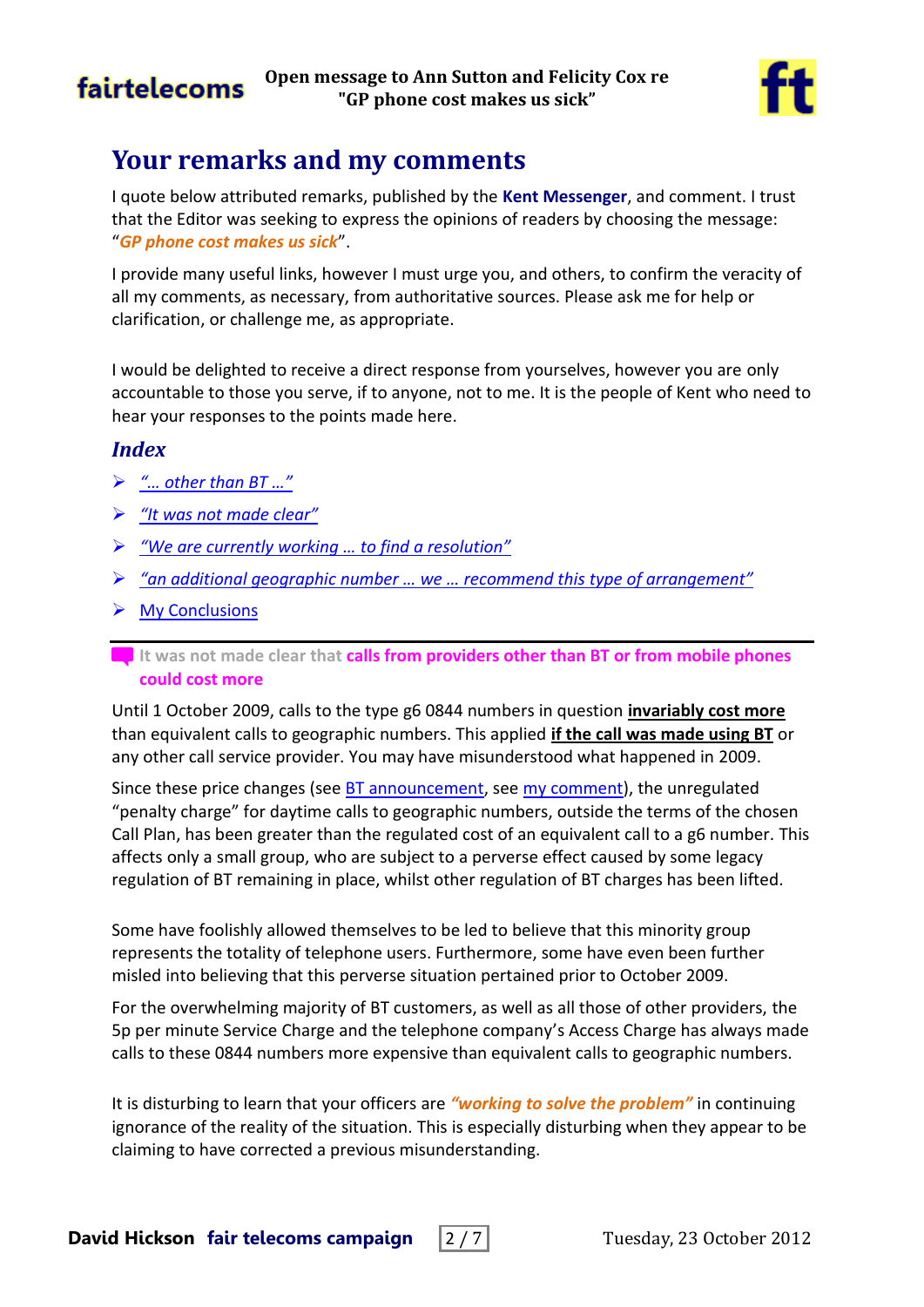



<span id="page-2-0"></span>**It was not made clear that calls from providers other than BT or from mobile phones could cost more**

You do not make it clear to whom you are referring when you suggest that it was not the practices which had to make the necessary determination about relative call costs, as demanded by the terms of their contract. Who could it be that should have made it clear?

The **telephone call service companies** have always published their tariffs.

- As a **campaigner for the NHS, I** published a briefing (available [at this link\)](http://davidhicksonmedia.blogspot.co.uk/2010/01/use-of-revenue-sharing-084x-telephone.html), drawing attention to the relevant elements of these tariffs. This was circulated to all PCTs on 5 January 2010, to assist with preparation for the implementation of the forthcoming contract revisions. I have published and circulated many other briefings. The **fair telecoms campaign** presents a [formal briefing and detailed evidence.](http://www.fairtelecoms.org.uk/nhs-084-numbers---evidence-of-call-charges.html)
- The Department of Health has always made it very clear (after having made the awful [mistake](http://www.wired-gov.net/wg/wg-news-1.nsf/0/5F9339514E980EC0802572AB004BAD9F) of approving, rather than banning, use of 084 numbers in 2005) that it is going to keep well away from detail, which it is clearly unable to understand or deal with.
- **The BMA** made its position clear by arguing, in response to the DH public consultation on use of 084 numbers, that it thought it acceptable for patients to pay more to contact their GP if this enabled the practice to offer an "enhanced" telephone system. The need for such an argument could have been taken as clarification of the cost position also.
- The **providers of telephone systems** funded by the revenue share from these numbers (notably **NEG / Daisy Surgery Line**) cannot be expected to make the downsides of their offering clear. It is the responsibility of their customers to use their judgement in making a business decision. As GPs have the business skills necessary to lead CCGs, a relatively petty issue such as this would surely not challenge their commercial competence!

The **BMA GPC** recommends use of the telephone system provider to the practice as a source of information about the charges levied by all telephone companies. Whilst this company may be very keen to step forward with an opinion, it cannot be expected to offer an objective and comprehensive view, nor could it be held to account for matters beyond its control - i.e. the charges levied by telephone providers to those who call the practice.

**If the PCT is now complaining that it expected the opinions offered by NEG / Daisy to be totally objective, accurate, comprehensive and accountable and is surprised to discover that this is not the case, then one can have little sympathy for such foolishness.**

The terms of the contractual provisions that came into effect on 1 April 2010 required that "*The Contractor shall … consider whether, having regard to the arrangement as a whole, persons pay more to make relevant calls than they would to make equivalent calls to a geographical number*".

**It is blatantly clear that it is for the contractor (the practice) to make this determination for itself, not for some other party to "make it clear"**. The PCT's role is simply to verify that the consideration has been undertaken properly. If practices, the BMA GPC, the LMCs and the PCTs were foolish enough to believe that non-specific, misleading and false "assurances" from an unaccountable interested party could be trusted in lieu of proper considerations, then that was always a gross error, which must be acknowledged and remedied.

**David Hickson fair telecoms campaign** | 3 / 7 | Tuesday, 23 October 2012

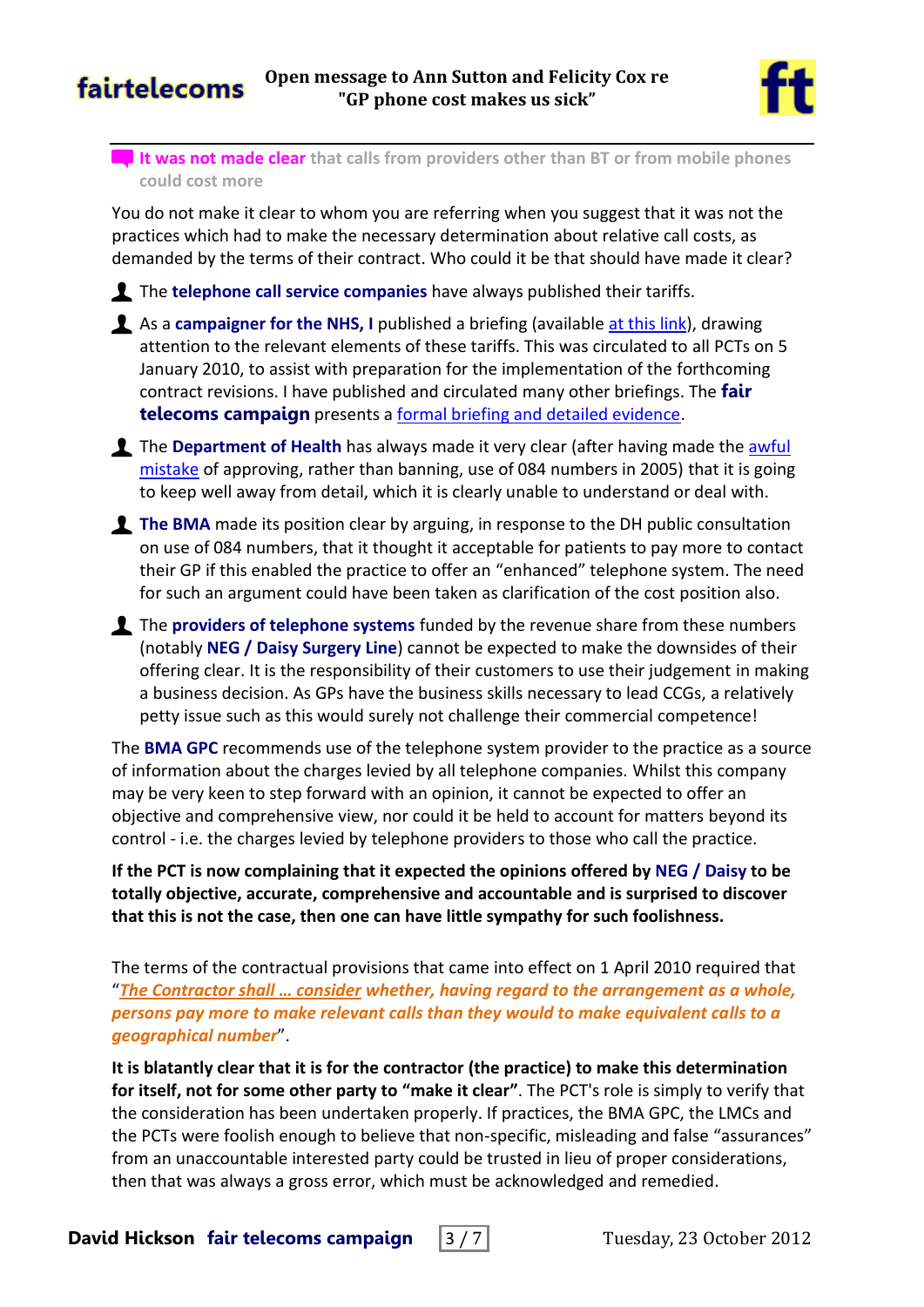## fairtelecoms



#### <span id="page-3-0"></span>**We are currently working with the Kent Local Medical Committee and the remaining practices that have 0844 numbers to find a resolution**

The **LMC** is probably reflecting the policy of the **BMA GPC**, which originally opposed the prohibition, and has subsequently sought to undermine its implementation.

The "remaining practices" now include many who adopted 0844 numbers after the prohibition was introduced on 1 April 2010; the Park Practice in Herne Bay did so at the end of August 2012. Had the PCTs been timely in recognising their responsibilities, these cases would not have required belated resolution, during the last few months of their existence.

The "resolution" for practices using 0844 numbers, as demanded by the contract terms, is that they take "*reasonable steps … to ensure that, having regard to the arrangement as a whole, persons will not pay any more to make relevant calls to the practice than they would to make equivalent calls to a geographical number*". (I stress two key phrases.)

One "reasonable step" available to all users of 084 numbers is to migrate to the equivalent 034 number. This avoids the need to vary the system or telephone service provision arrangements, and the possible consequence of a penalty charge for early termination of a contract being incurred. The provider in question "**Daisy / NEG Surgery Line**" advises that it offers 034 numbers for migration. Any "remaining" practice that cannot produce evidence to show that this is not a "reasonable step" available to it, is clearly in breach of its contract.

It may be possible to show that, for no sound commercial reason, **Daisy** deviates from standard industry practice and effectively prevents NHS GPs from belatedly complying with the principles of the NHS, by migrating to the equivalent 034 number. If, and only if, this can be shown, then it may be appropriate to look at measures to mitigate the effect of this alleged external attempt to subvert the NHS, in pursuit of openly declared objectives.

We are already 18 months past the 1 April 2011 deadline. The use of 03 as a resolution was proposed, in general terms, in December 2008 both by Ofcom (see "[The 03 alternative](http://consumers.ofcom.org.uk/2008/12/the-03-alternative/)") and by myself on [TV](http://tinyurl.com/dhtiny/tele?28) and [radio.](http://tinyurl.com/dhtiny/radio?33) I then published [a specific outline proposal](http://homepage.ntlworld.com/davidhickson/NHS.Patient/Surgery%20Line%20Solution.pdf) on 7 January 2009.

If you are to show that your unsuccessful 2½ year long search for a resolution has been undertaken seriously and competently, we need to understand why all Surgery Line users did not migrate to the equivalent 0344 numbers before 1 April 2011 and why they are not doing so now. If there is evidence to show that this is not a "reasonable step", as stated in the contract, then this evidence must be published.

We also need to know why practices in Kent continue to adopt 0844 numbers, and thereby add to the number of cases that will have to be resolved, once the resolution is recognised.

If **NEG / Daisy** misleads the unwary by offering its unaccountable unsubstantiated opinions about other company's tariffs, then it is the unwary who are at fault. If this company deviates from standard industry practice, without good reason, by refusing requests for migration to the equivalent 0344 number, then this unusual policy must be declared publicly. Evidence of such a policy would provide the only justification for a practice using **Surgery Line** not to be able to cease holding a 0844 number. (Whether that number needed to be used is addressed below.)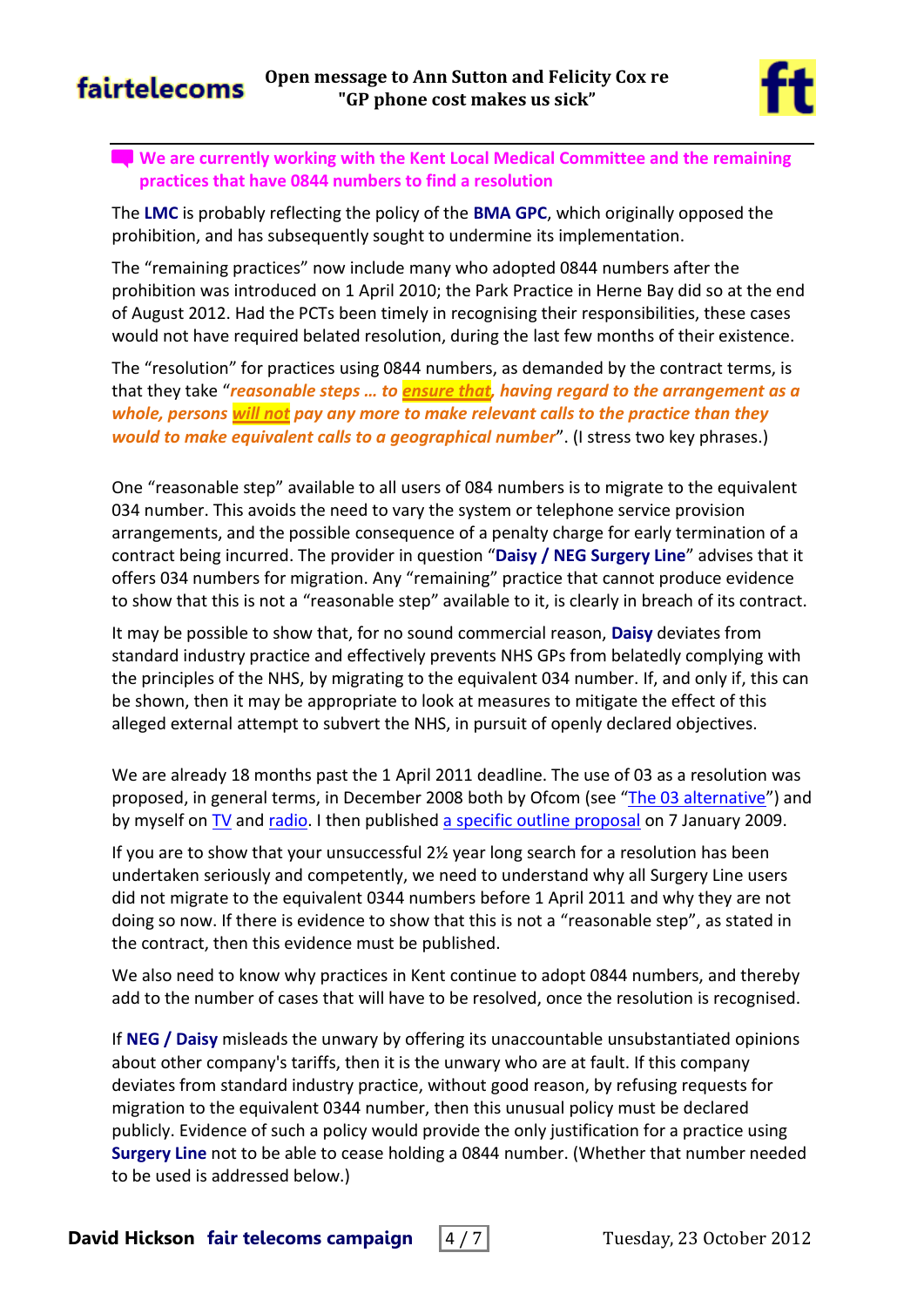



<span id="page-4-0"></span>**Some surgeries have installed an additional geographic number and we will be looking to recommend this type of arrangement**

## **This is the point that causes me the greatest concern.**

"This type of arrangement" does not **ensure that** callers **will not** pay more, as required by the contract, because the 0844 number remains in use.

This is especially true if, as would normally be the case, the 0844 number offers superior access and some may chose to call it for this purpose.

It cannot be seen as a "resolution", because it fails to address the requirements specified in the contract.

**Consideration, adoption or PCT recommendation of this type of arrangement represents a far more serious breach of regulations -** the statutory duty held both by contracted practices and by PCTs to *"have regard to the NHS Constitution"*.

A most fundamental principle of the NHS is that the same access and level of service is available to all, without charge. *"Access to NHS services is based on clinical need, not an individual's ability to pay"*. Well-off patients may not acquire a better standard of service from, or access to, the NHS by paying, even if they are happy to do so. Perhaps the greatest danger to the NHS lies in those cases where some patients are prepared to pay.

Doubts about this issue in the context of "the NHS reforms" were resolved, by Government Ministers and by parliament, during the passing of the Health and Social Care Act 2012.

In this context we read your declared intention not only to tolerate, but to positively recommend, an arrangement that offers "two tier" access to NHS services by telephone.

At a time when we fear that the principles of the NHS will be tested by the involvement of many more external bodies, it is a cause of great concern to learn that they are being actively set aside by those charged with the duty of defending them.

If a practice chooses to provide access on a geographic number, the only reason for operating an expensive number in parallel is to offer a superior service option at a premium rate. This "two tier" arrangement is simply intolerable and must be halted.

In terms of the GP contract, arranging access through the geographic number is the *"reasonable step"*. **Use of the 0844 number must be withdrawn** to *"ensure that … persons will not pay more"*. The practice's commitment to make further lease payments is its responsibility - if an alternative geographic number is available, it must be used.

Migration to the 0344 equivalent number would probably provide a better solution all round - avoiding the need to acquire a new number. It is likely that the practice would have to continue paying for the (otherwise unused) non-geographic number facilities. It would be better for these to be made available for use by patients - through a single (03) number.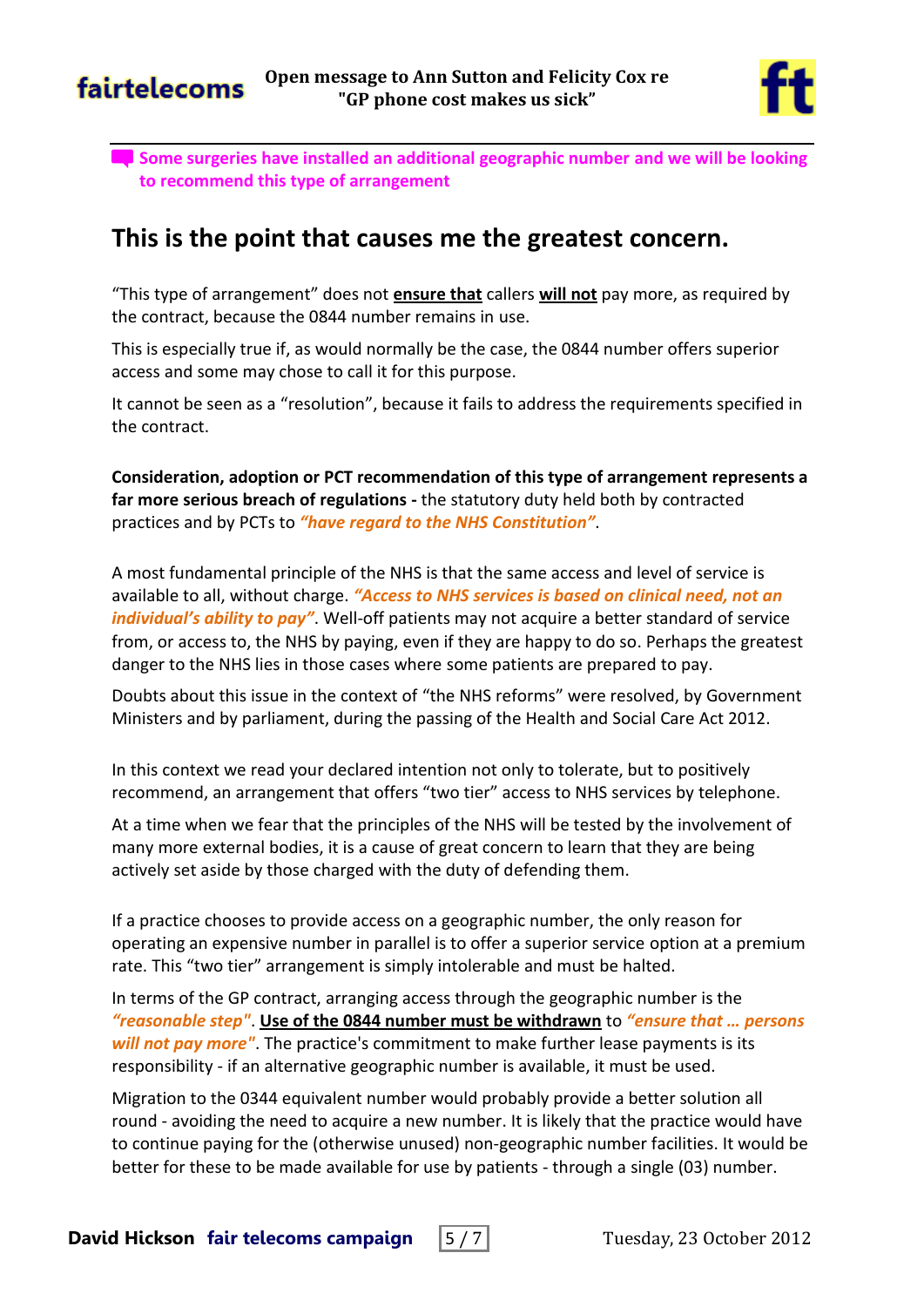# **fairtelecoms**



# <span id="page-5-0"></span>**My conclusions**

Whatever the impropriety of the GPs involved, the fact that officials of the NHS are not only failing in their duty, but also actively setting out to undermine the principles of the NHS, must be the cause of great concern to the people of Kent.

### *Kent Messenger*

The editorial "GP phone cost makes us sick" [\(viewable here\)](http://tiny.cc/KMSick) makes it clear that the GP contract changes, enforced by the PCT, should have outlawed use of 084 numbers. It must be recognised that responsibility for the failure to apply this ban rests with **NHS Kent and Medway**.

I do not know how the Editor came to the false conclusion that the only obligation on existing users of 084 numbers was to undertake a "review". There is also a false suggestion that this affair relates only to "guidance", rather than legally enforceable contractual conditions. There is no question that if the matter were competently handled by those with the respective responsibility, then a ban would result.

## *Responsibility*

Responsibility for the enforcement of the terms of the GP contracts rests (in law) with the 3 individual PCTs which comprise the Cluster known as "**NHS Kent and Medway**"; its Chief Executive, **Ann Sutton**, is the accountable officer. With no PCTs from 1 April 2013, this formal responsibility will pass to the NHS Commissioning Board; **Felicity Cox**, has already been appointed as the Local Area Team Director for Kent and Medway.

It is understood that, as with other aspects of the forthcoming changes, transitional arrangements are in place. **Amanda Fadero**, the NCB Director for the neighbouring area of **Surrey and Sussex** accepts responsibility for very similar policies being applied across this area. I would therefore expect that **Felicity Cox** will be ready to do the same.

## *Accountability*

The "NHS Reforms" attempt to adjust lines of accountability. It will however take time, and possible adjustment, before we will truly be able to understand the effect.

Primary Care Trusts are essentially autonomous (not much "Q" in QUANGO). There is even doubt about how a breach of statutory duties could be addressed, short of Judicial Review.

The people of Kent may however look to the following means of applying pressure to their local appointed NHS officers, so that they may properly recognise and fulfil their duties.

 **Kent County Council** has a statutory role to oversee the operation of the NHS in its area. This is exercised through its [Health Overview and Scrutiny Committee.](https://democracy.kent.gov.uk/mgCommitteeDetails.aspx?ID=112)

In preparation for the forthcoming changes, there is also a (Shadow) [Health and](https://democracy.kent.gov.uk/mgCommitteeDetails.aspx?ID=706)  [Wellbeing Board](https://democracy.kent.gov.uk/mgCommitteeDetails.aspx?ID=706) already in operation.

 [Kent LINk](http://www.thekentlink.co.uk/) is established under statute as a means for local people to make representations about the way in which NHS services are managed and delivered.

From April 2013, the functions of the LINk will be taken over by the local **Healthwatch**. Information about the transition is given on [this page.](http://www.thekentlink.co.uk/Healthwatch.html)